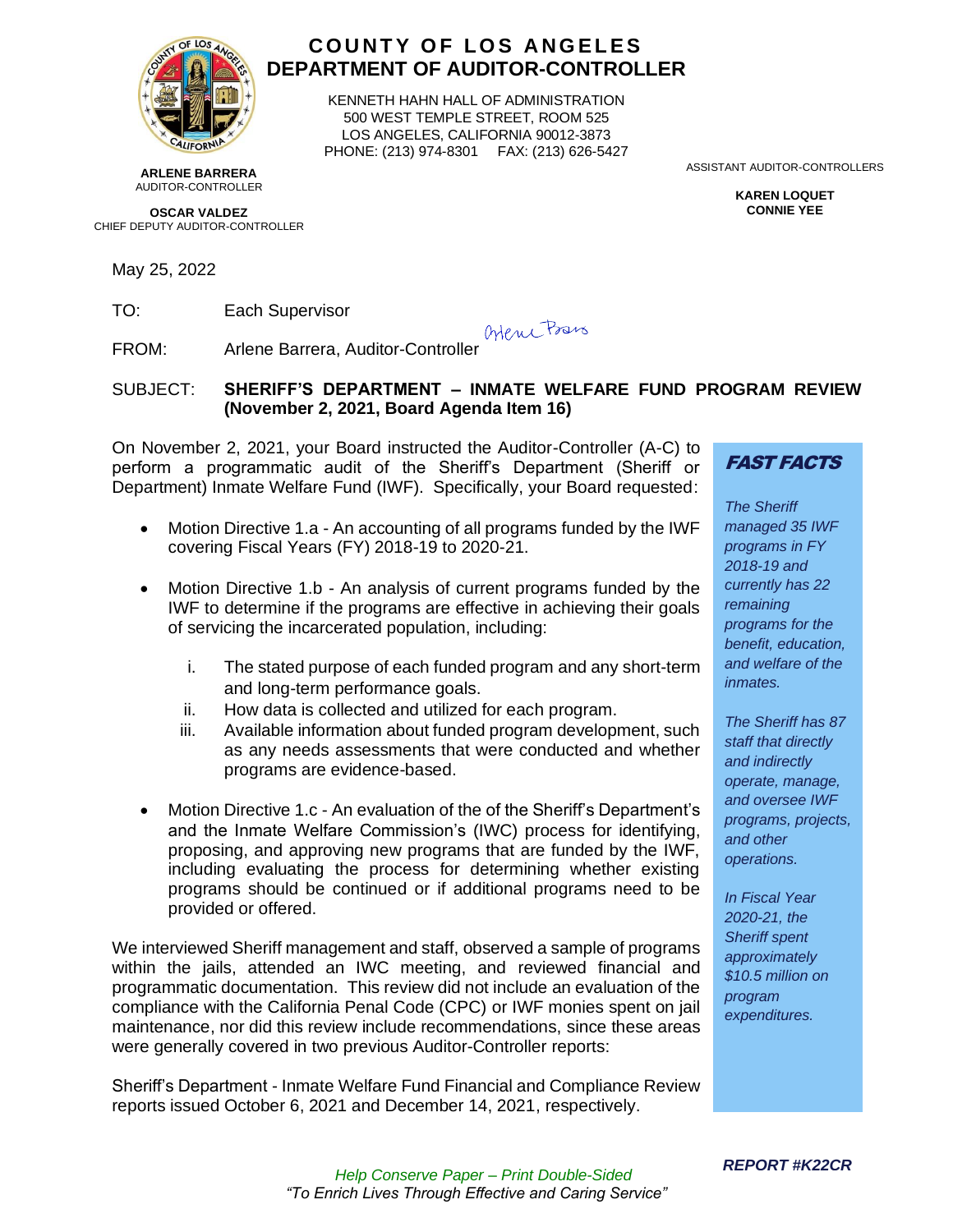Board of Supervisors May 25, 2022 Page 2

#### **Review Summary**

CPC 4025 requires IWF monies to be used for the benefit, education, and welfare of inmates confined within the jail. CPC 4025 also allows the Sheriff to use any funds not needed for the welfare of inmates on maintenance of the jail facilities. The Sheriff allocates a minimum of 51% of the IWF monies towards benefits and programming and a maximum of 49% towards maintenance of jail facilities.

Our review noted the Sheriff expended a total of \$19.3 million, \$15.4 million, and \$10.5 million in IWF monies for FYs 2018-19, 2019-20, and 2020-21, respectively. The Sheriff spent those IWF monies on programs, projects and other purchases, Sheriff staffing, and other operations that benefit the inmates as part of the 51% mentioned above. In addition, Sheriff staff directly and indirectly supported an additional 29 programs during those three fiscal years in which the service providers were no-cost to the Department. As of June 30, 2021, the Sheriff manages a total of 22 programs. Eight of these programs are currently inactive due to COVID-19 restrictions, and the Sheriff does not have a timetable to reinstate the programs due to the uncertainty of inmate safety and other regulations.

Our review noted that while the Sheriff has approved contracts with service providers, the Sheriff does not maintain documentation of the research conducted and/or needs assessment completed for the current IWF programs. This includes missing information/documentation on the purpose and goals for each program, and whether research or a needs assessment, if any, was conducted before establishing/implementing the programs. Therefore, during our review, with the assistance of Sheriff management, we compiled a list of information for all 22 current IWF programs, including the research or needs assessment, program purpose, goals, and performance measurements. However, as originally noted in our Sheriff's Department – Inmate Welfare Fund Process Review issued April 4, 2021; re-confirmed in our Sheriff's Department – Inmate Welfare Fund Financial and Compliance Review issued on October 6, 2021; and again noted in this review, the Sheriff currently does not have key performance indicators developed to determine the effectiveness of each of the IWF programs. As a result, we were not able to determine the effectiveness of the Sheriff's 22 current IWF programs.

The Sheriff has a process for proposing, reviewing, and approving new programs, which includes a determination of whether the proposed program is in-line with best practices in the specific discipline, if there is a need for the program, and whether the facility has adequate staffing, space, equipment, and population for the program. The Sheriff also has a process for identifying and approving new projects, Sheriff staffing changes, and other expenditures. However, our review noted that the Sheriff does not have a documented policy or process for reviewing existing individual programs to determine if the programs should be continued.

We discussed the results of our review with Sheriff management who indicated general agreement with our report. For details of our review, see Attachment.

#### **Review of Report**

We thank Department management and staff for their cooperation and assistance during our review. If you have any questions please call me, or your staff may contact Mike Pirolo at [mpirolo@auditor.lacounty.gov.](mailto:mpirolo@auditor.lacounty.gov)

AB:OV:MP:JU:jd

c: Fesia A. Davenport, Chief Executive Officer Celia Zavala, Executive Officer, Board of Supervisors Alex Villanueva, Sheriff Audit Committee Countywide Communications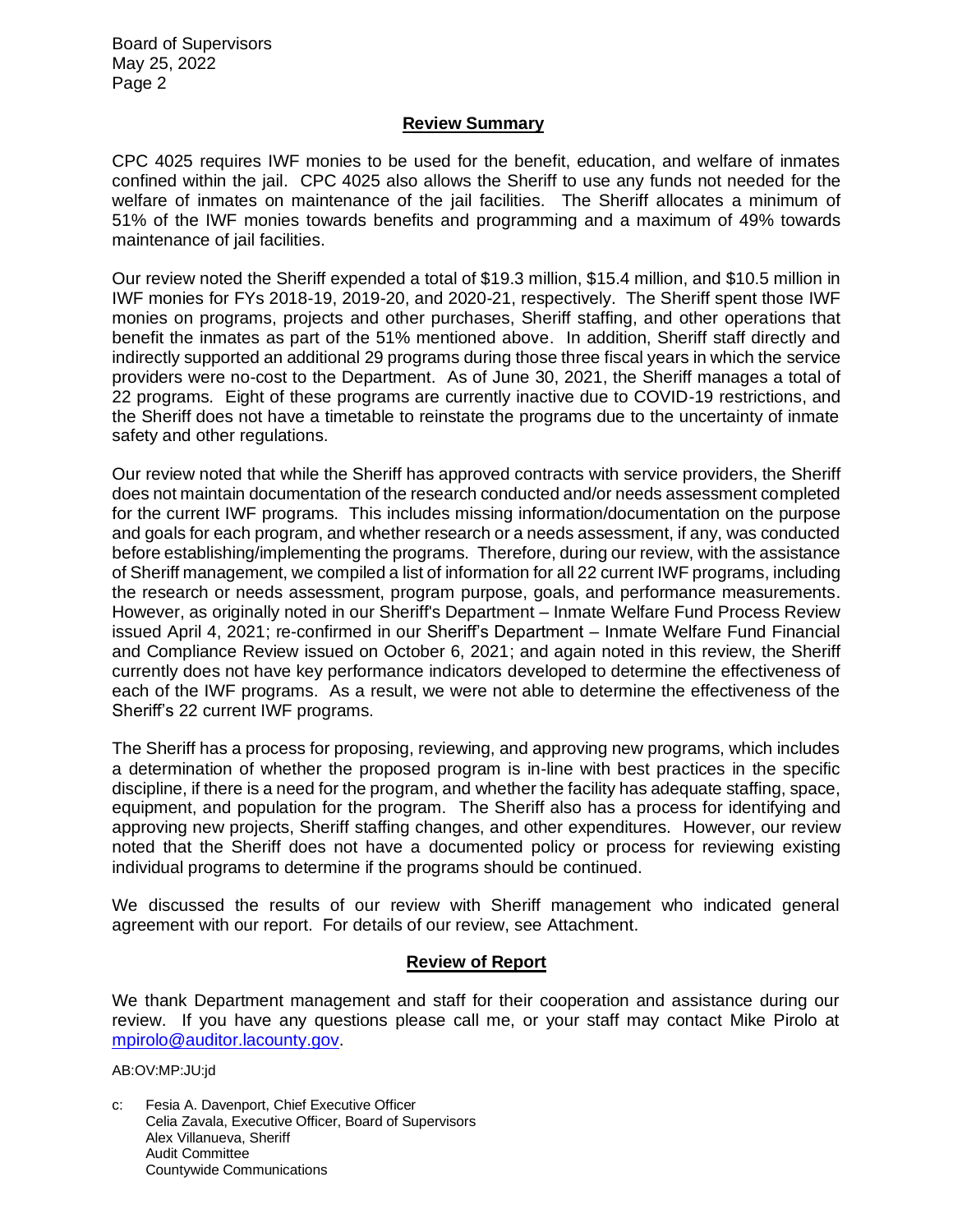#### **Sheriff's Department Inmate Welfare Fund Program Review**

At the request of your Board, we completed a programmatic review of the Sheriff's Department (Sheriff or Department) Inmate Welfare Fund (IWF). Specifically, your Board requested:

- Motion Directive 1.a An accounting of all programs funded by the IWF over the last three completed fiscal years.
- Motion Directive 1.b An analysis of current programs funded by the IWF to determine if the programs are effective in achieving their goals of servicing the incarcerated population, including:
	- i. The stated purpose of each funded program and any short-term and long-term performance goals.
	- ii. How data is collected and utilized for each program.
	- iii. Available information about funded program development, such as any needs assessments that were conducted and whether programs are evidence-based.
- Motion Directive 1.c An evaluation of the of the Sheriff and the Inmate Welfare Commission's (IWC) process for identifying, proposing, and approving new programs that are funded by the IWF, including evaluating the process for determining whether existing programs should be continued or if additional programs need to be provided or offered.

# **Background and Scope**

The IWF is governed by California Penal Code (CPC) 4025, which allows the Sheriff to receive revenue from sources such as telephone services and commissary sales to inmates and others. CPC 4025 requires the IWF monies to be used for the benefit, education, and welfare of inmates confined within the jail, and the maintenance of County jail facilities. The Sheriff allocates a minimum of 51% of the IWF monies towards benefits and programming and a maximum of 49% towards maintenance of the Sheriff's five jail facilities.

The IWF is administered and managed by the Sheriff, with oversight by both the Department and the Inmate Welfare Commission (IWC or Commission), consisting of seven Sheriff-appointed members. The Commission oversees IWF programming expenditures, and the Sheriff's Facility Services Bureau administers and oversees all facilities maintenance expenditures. The IWC generally meets monthly to discuss planned program funding uses and are required by their bylaws to review and approve all funding requests over \$10,000. In addition, the IWC approves all Sheriff staffing changes that impact IWF monies. However, also per the IWC bylaws, the Sheriff has the ultimate authority to determine what allocation and use of funds is in the best interest of the inmates.

The Sheriff has 87 staff positions that directly and indirectly operate, manage, and oversee the IWF programming, including the Data System Bureau which provides information technology support.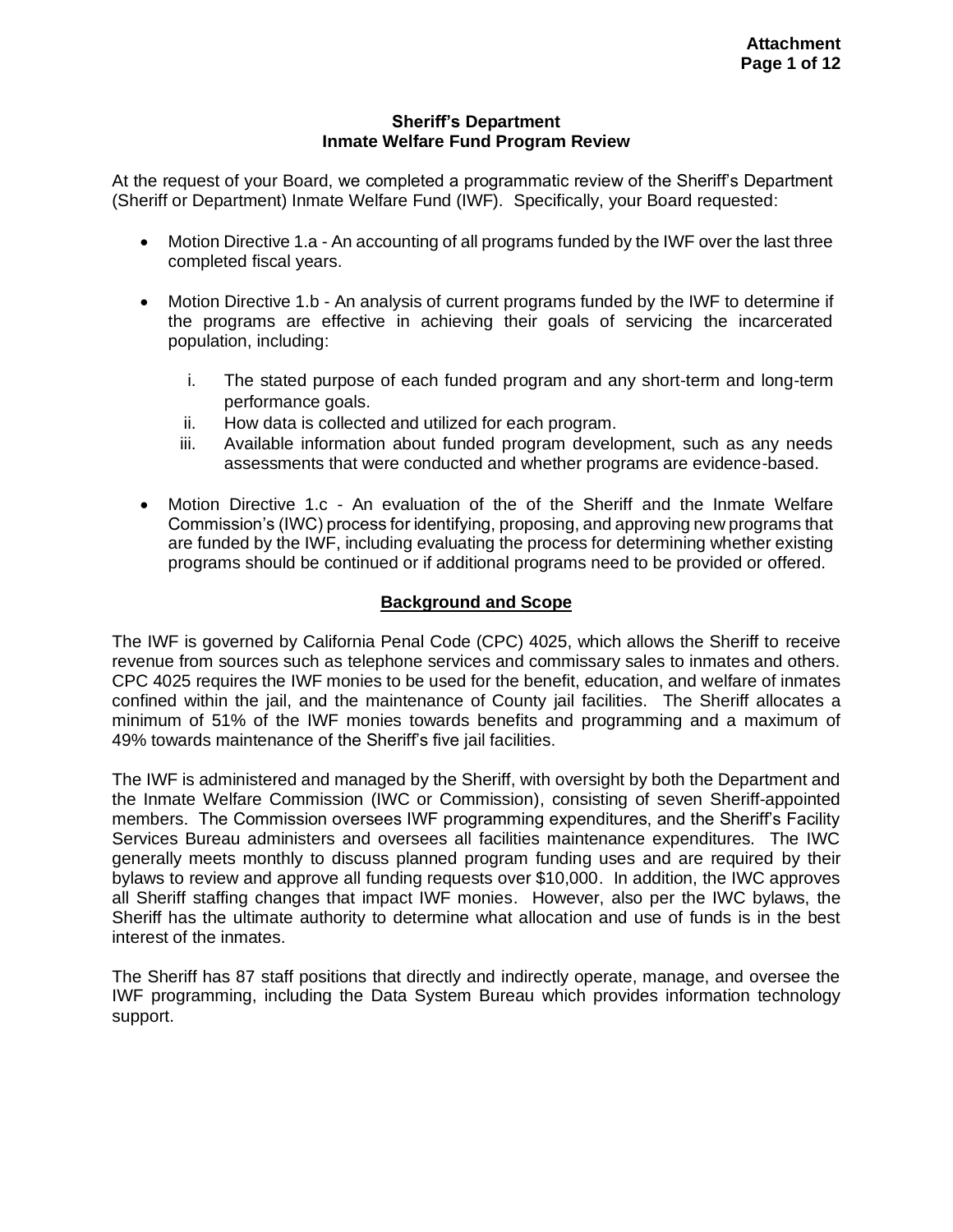We conducted a review and analysis, as outlined by the motion directives above. This review does not include an evaluation of the compliance with the California Penal Code (CPC), IWF monies spent on jail maintenance, nor does this review include recommendations, since these areas were covered in two previous Auditor-Controller reports: Sheriff's Department - Inmate Welfare Fund Financial and Compliance Review reports issued October 6, 2021 and December 14, 2021, respectively.

## **Motion Directive 1.a - Accounting of Programs**

### Accounting of Program Costs and Other IWF Expenditures

We accounted for all IWF monies spent on the benefit, education, and welfare of inmates for FYs 2018-19 to 2020-21. We did not account for facility maintenance cost, commissary and telephone contract costs, revenues, or fund balances since these were reviewed by BCA Watson Rice LLP and reported on December 14, 2021 in our Sheriff's Department - Inmate Welfare Fund Financial and Compliance Review report. As indicated in Table 1 below, the Sheriff expended a total of \$19.3 million, \$15.4 million, and \$10.5 million in IWF monies for the three fiscal years, respectively, in the following four cost categories:

- Contracted Programs This includes costs for inmate programs provided by contractors in which the contractor charges the IWF for the services. These are generally ongoing academic, life skills, and career/vocational training classes.
- Projects and Other Purchases This includes costs for equipment and other major purchases (e.g., equipment, training materials) for inmates. These differ from programs in that they are not classes but still benefit the welfare of the inmates, such as tattoo removals.
- Sheriff Related Staffing This includes costs for Sheriff staff to provide direct and indirect inmate program services, as well as oversee all IWF programming.
- Ongoing Operations -This includes costs for daily needs, such as hygiene products, newspapers, etc.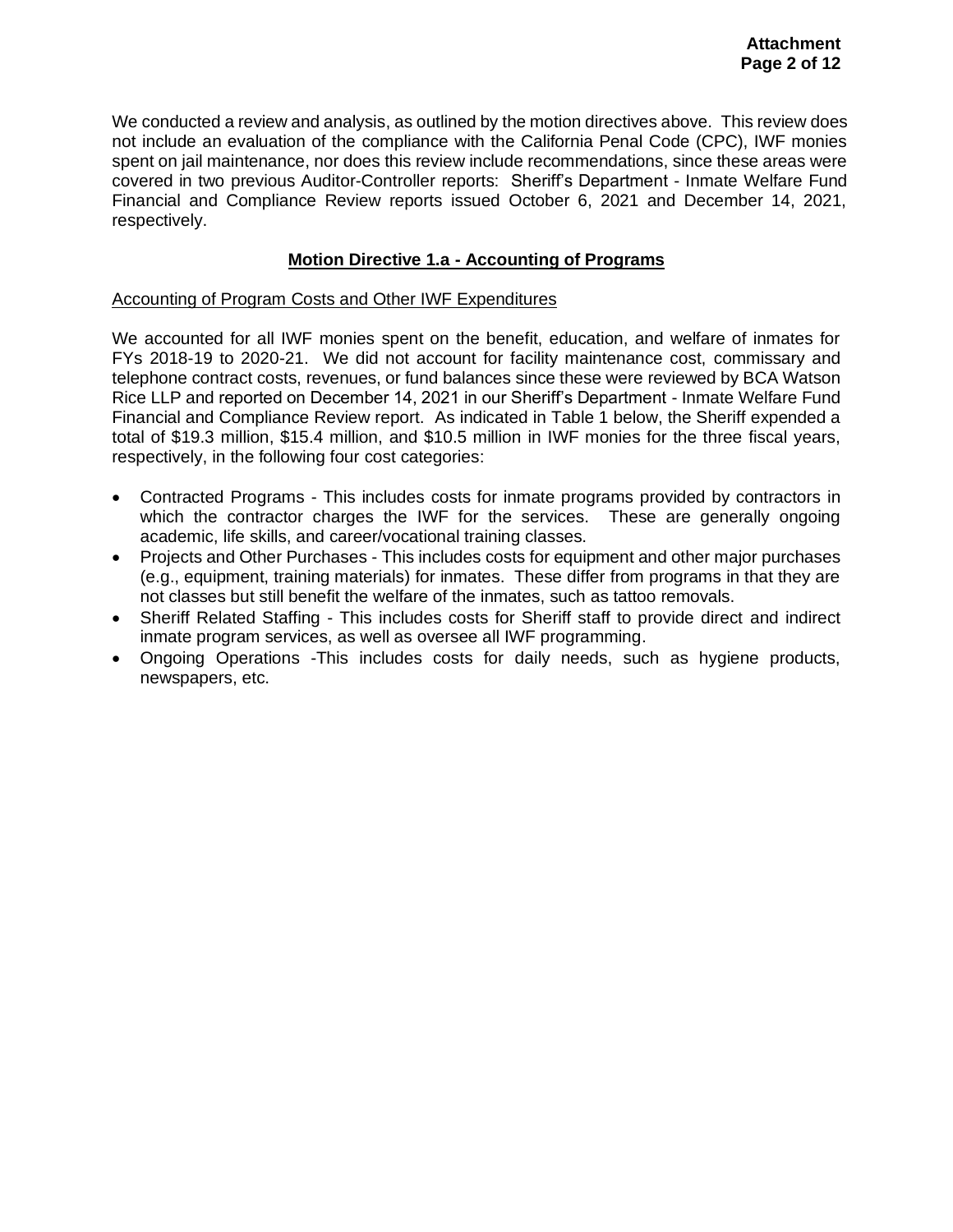| Table 1                                                                          |    |            |    |             |    |                |  |
|----------------------------------------------------------------------------------|----|------------|----|-------------|----|----------------|--|
| Detailed Accounting of IWF Monies Used for the Benefit of Inmates                |    |            |    |             |    |                |  |
| For the Three Year Period of Fiscal Years 2018-19 to 2020-21                     |    |            |    |             |    |                |  |
| <b>Cost Category</b>                                                             |    | FY 2018-19 |    | FY 2019-20  |    | FY 2020-21     |  |
| <b>Contracted Programs</b>                                                       |    |            |    |             |    |                |  |
| Five Keys - Technical and Life Skills Course (A)                                 | \$ | 6,174,238  | \$ | 3, 164, 746 | \$ |                |  |
| Gender-Responsive Rehab (B)                                                      |    | 627,967    |    | 537,754     |    |                |  |
| Legal Education for Female Inmates at CRDF (A)                                   |    | 153,670    |    | 88,935      |    |                |  |
| UCLA - Second Chance Act Adult ORPPDP (A)                                        |    | 84,214     | \$ |             | \$ |                |  |
| Back on Track - College of the Canyons Program (A)                               |    | 27,153     |    |             |    |                |  |
| Moral Reconation Therapy Staff Training (B)                                      |    | 5,799      |    |             |    |                |  |
| <b>Total Programs</b>                                                            | \$ | 7,073,041  | \$ | 3,791,435   | \$ | $\blacksquare$ |  |
| <b>Projects and Other Purchases</b>                                              |    |            |    |             |    |                |  |
| Baxter Ovens for NCCF, TTCF & CRDF (A)                                           | \$ | 262,785    | \$ |             | \$ |                |  |
| Inmate's Birth Certificate Project                                               |    | 138,796    |    | 91,649      |    | 77,777         |  |
| Overtime for Tattoo Machine Operations (B)                                       |    | 101,727    |    | 77,408      |    |                |  |
| Upgrade Jail Inmate Class System - COMPAS (A)                                    |    | 98,371     |    | 102,306     |    |                |  |
| Men's Central Jail Televisions (A)                                               |    | 66,099     |    | 8,261       |    |                |  |
| Purchase of Narcotics Canines (A)                                                |    | 55,040     |    |             |    |                |  |
| Los Angeles Risk Assessment Infrastructure (A)                                   |    | 46,115     |    |             |    |                |  |
| Telephone Equipment Replacement Project (A)                                      |    | 32,272     |    |             |    |                |  |
| Inmate Data Network (A)                                                          |    | 28,867     |    | 17,129      |    |                |  |
| Tattoo Removal Machine Maintenance (B)                                           |    | 25,440     |    | 25,440      |    |                |  |
| Office Supplies for Mentally III Inmates Program (A)                             |    | 11,703     |    |             |    |                |  |
| Prison Rape Elimination Act Education Materials                                  |    | 9,242      |    | 49,156      |    | 49,711         |  |
| Board Games Tables & Chairs for Pitchess Detention (A)                           |    |            |    | 21,139      |    |                |  |
| <b>Total Projects and Other Major Purchases</b>                                  | \$ | 876,457    | \$ | 392,488     | \$ | 127,488        |  |
| <b>Sheriff's IWF-Related Staffing Costs</b>                                      |    |            |    |             |    |                |  |
| Population Management / Community Transition Unit                                | \$ | 3,492,000  | \$ | 3,564,747   | \$ | 3,560,502      |  |
| Inmate Service Bureau                                                            |    | 2,637,187  |    | 2,692,439   |    | 2,859,733      |  |
| <b>EBI Unit</b>                                                                  |    | 2,672,566  |    | 2,716,053   |    | 2,061,691      |  |
| <b>Special Funds Accounting Unit</b>                                             |    | 308,717    |    | 218,060     |    | 228,786        |  |
| Data System Bureau                                                               |    | 284,000    |    | 350,548     |    | 376,943        |  |
| Jail Enterprise Unit                                                             |    | 224,000    |    | 220,809     |    | 210,206        |  |
| <b>Total Sheriff's IWF-Related Staffing Costs</b>                                | \$ | 9,618,470  | \$ | 9,762,656   | \$ | 9,297,861      |  |
| <b>Ongoing Operations for the Benefit of Inmates</b>                             | \$ | 1,717,480  | \$ | 1,477,764   | S  | 1,045,346      |  |
| <b>Total Costs for the Benefit of Inmates</b>                                    | S  | 19,285,448 | \$ | 15,424,343  | \$ | 10,470,695     |  |
| (A) Program contract expired and not renewed, or project completed/discontinued. |    |            |    |             |    |                |  |
| (B) Temporarily suspended due to COVID-19 restrictions.                          |    |            |    |             |    |                |  |

*Source: Sheriff's Department expenditure reports and BCA Watson Rice LLP Compliance Audit report*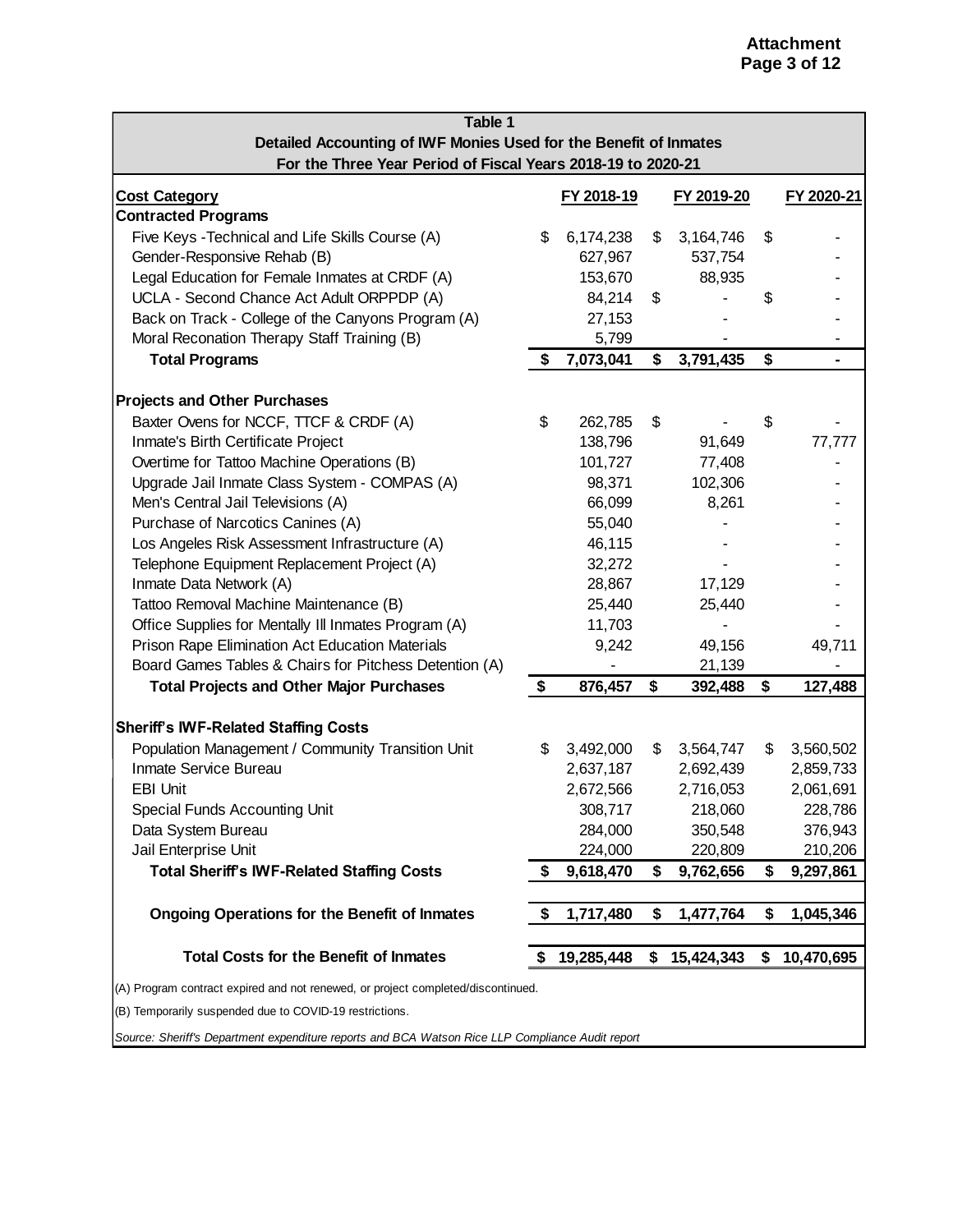## **Contracted Programs**

The Sheriff had six programs in which the contractor charged the IWF as of July 1, 2018, and two of such programs as of June 30, 2021. The Sheriff spent approximately \$7.1 million in FY 2018-19 and \$3.8 million in FY 2019-20 on these programs. The Sheriff did not incur program provider costs in FY 2020-21, as the two remaining programs were temporarily suspended due to COVID-19 restrictions.

## **Projects and Other Purchases**

The Sheriff spent approximately \$876,000 in FY 2018-19, \$392,000 in FY 2019-20, and \$127,000 in FY 2020-21 on projects and other purchases that benefit the inmates. For example, the Sheriff provides birth certificates to inmates upon release to assist them with applying for various assistance, housing, etc. In addition, the Sheriff purchased various equipment and data networks within the facilities. These expenditures decreased in FY 2020-21 due to some of the projects being completed and some temporarily suspended due to COVID-19 restrictions.

## **Sheriff IWF-Related Staffing Costs**

As mentioned above, the Sheriff has 87 staff positions that directly and indirectly operate, manage, and oversee IWF programming and other operations that benefit the inmates. These positions are funded by the IWF and cost approximately \$9.6 million, \$9.8 million, and \$9.3 million, respectively, in the three fiscal years reviewed. The IWC approved all staffing that is funded by the IWF and approves staffing changes that impact the use of IWF monies. The staffing costs were spent as follows:

- *Population Management Bureau/Community Transition Unit* These 28 staff oversee all aspects of inmate classification processes, housing and re-entry operations, inmate data analysis, alternatives to custody processes, etc. Sheriff management indicated that these full-time duties are not impacted by the decreased level of programs due to COVID-19 restrictions. They also work directly on some projects as listed in Table 1 above.
- *Inmate Services Bureau (ISB)* These 25 staff provide oversight of jail compliance with various regulations (e.g., Title 15, settlement agreements), and oversee the IWC processes. They also manage all contracts related to the IWF, process and approve IWF requests, and provide administrative oversight of staff that work with IWF programs. Sheriff management indicated that these staff also assist the Gender Responsive Services unit (GRS) and perform these duties full-time even with the decreased level of programs due to the COVID-19 restrictions. They also work directly on some programs, as described further in the Programs Supported or Operated by Sheriff Staff section below.
- *Education Based Incarceration (EBI) Unit* EBI is a unit within the ISB. However, EBI staffing costs are accounted for separately from the rest of ISB staff since they have specific duties that primarily relate to IWF programs. These 25 staff provide security for the educational areas of the jail facility, transport inmates to different areas within the jail facility, and recruit inmates to the programs. Sheriff management indicated that EBI staff work on IWF related duties full-time even with a decreased level of programs due to the COVID-19 restrictions. They also work directly on some programs, as described further in the Programs Supported or Operated by Sheriff Staff section below.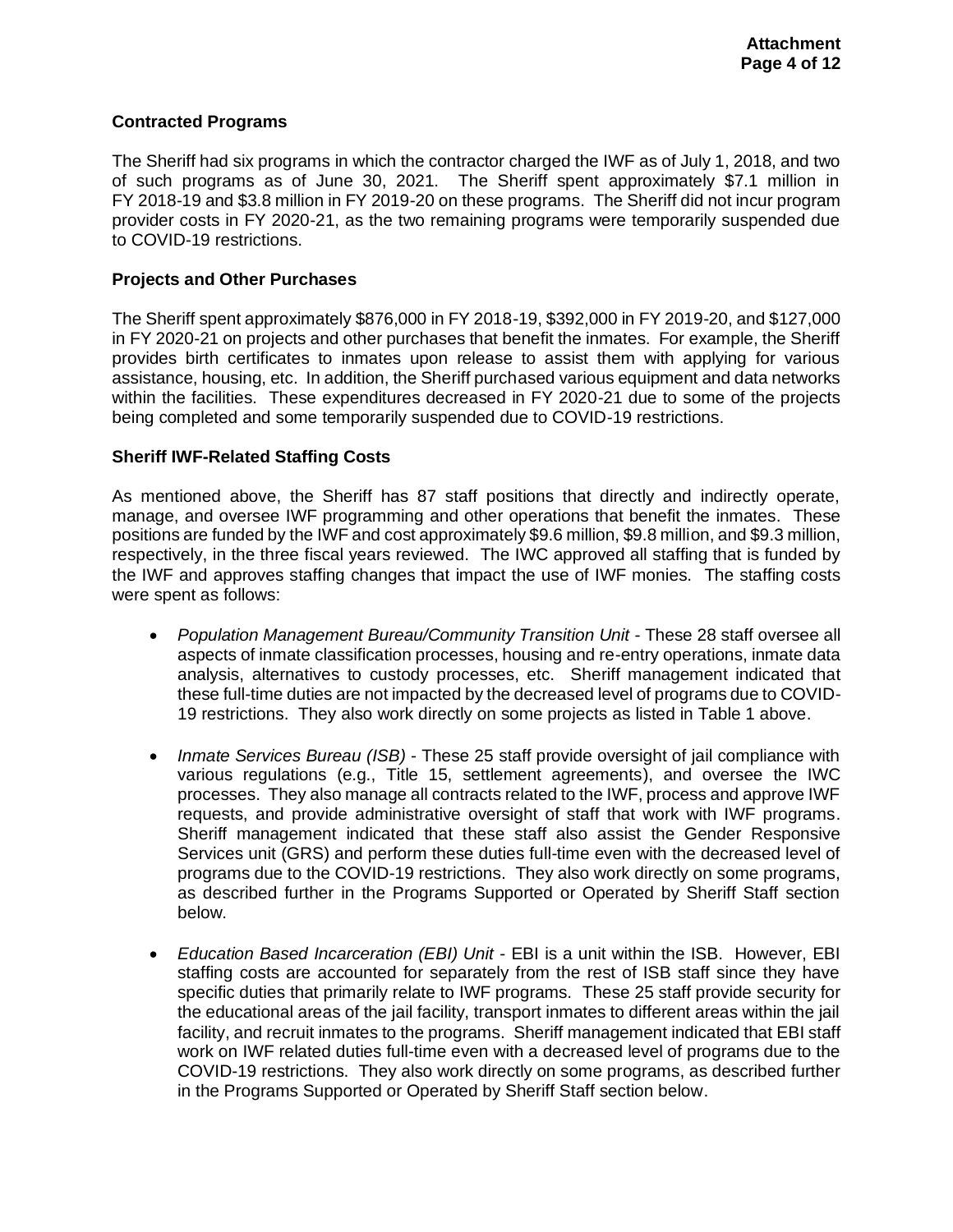- *Special Funds Accounting Unit* These six staff charge some of their time supporting the IWF operations by accounting for IWF revenues and processing expenditure transactions.
- *Data Systems Bureau* This one staff charges their time supporting the IWF operations by providing information technology support.
- *Jail Enterprise Unit* These two staff operate the shops, nursery, and woodworking within the jails, of which the revenue is deposited into the IWF.

#### Programs Supported or Operated by Sheriff Staff

As mentioned above, Sheriff staff provide direct and indirect support of programs, including some programs that do not have a contractor charge to the IWF. In these cases, the contractor is separately funded (i.e., State grants, not-for-profit organizations), but the associated Sheriff staff costs are charged to the IWF. The Sheriff had 29 of these programs as of July 1, 2018. The Sheriff does not track staffing time and costs by program, so we are not able to determine how much of the Sheriff staff costs of \$9.6 million, \$9.8 million, and \$9.3 million for the three fiscal years indicated in Table 1 above, relate to each program.

Table 2 below details these 29 Sheriff staffed programs, including who operates the program and program status as of June 30, 2021.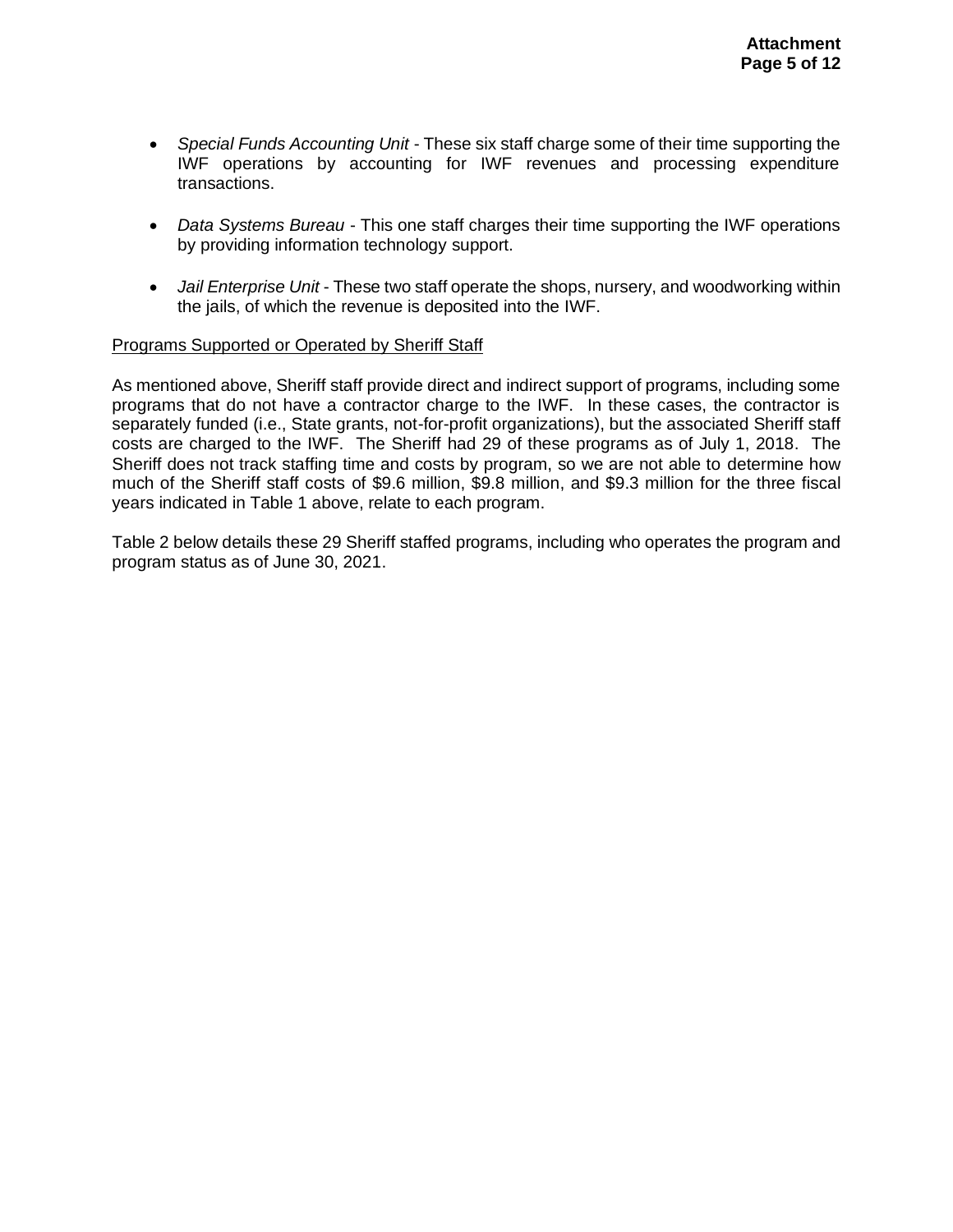| Table 2                                                                         |                                                  |                                                          |  |  |  |  |  |
|---------------------------------------------------------------------------------|--------------------------------------------------|----------------------------------------------------------|--|--|--|--|--|
| Inmate Welfare Fund - Sheriff-Staffed Programs                                  |                                                  |                                                          |  |  |  |  |  |
| Fiscal Years 2018-19 to 2020-21                                                 |                                                  |                                                          |  |  |  |  |  |
| <b>Programs</b>                                                                 | Operated by                                      | Status as of June 30, 2021                               |  |  |  |  |  |
| 1 High School - Five Keys (A)(C)                                                | Five Keys Schools and Programs                   | Ongoing                                                  |  |  |  |  |  |
| 2 High School - NOCS (A)(C)                                                     | New Opportunities Charter School (NOCS) Ongoing  |                                                          |  |  |  |  |  |
| 3 College, Life Skills, and Vocational -<br>COC (A)(B)(C)                       | College of the Canyons                           | Ongoing                                                  |  |  |  |  |  |
| 4 Hollywood Impact (Vocational<br>Education) (A)(C)                             | Hollywood Impact                                 | Ongoing                                                  |  |  |  |  |  |
| 5 Malachi Dads(C)                                                               | <b>Global Lifeline</b>                           | Ongoing                                                  |  |  |  |  |  |
| 6 Library $(A)(C)$                                                              | <b>EBI/GRS</b> staff                             | Ongoing                                                  |  |  |  |  |  |
| <b>7</b> The Urban Ministry $(A)(C)$                                            | Global Lifeline                                  | Ongoing                                                  |  |  |  |  |  |
| 8 CRDF Career Center (C)                                                        | <b>WDACS- Center for Employment Opp</b>          | Ongoing                                                  |  |  |  |  |  |
| 9 Therapeutic Activities - Music, Dance,<br>Workouts, Choir, Sewing, Crafts (C) | EBI/ISB Staff                                    | Ongoing                                                  |  |  |  |  |  |
| 10 Life Skills - BTP / Smart Anger Mgt(C)                                       | <b>EBI/SBI Staff</b>                             | Ongoing                                                  |  |  |  |  |  |
| 11 Strindberg Laboratory (A)(C)                                                 | <b>Strindberg Laboratory</b>                     | Temp suspended due to COVID-19                           |  |  |  |  |  |
| 12 Story Telling (A)(C)                                                         | Community Based Organizations (CBO)<br>Volunteer | Temp suspended due to COVID-19                           |  |  |  |  |  |
| 13 Street Symphony Projects (A)(C)                                              | <b>Street Symphony Volunteers</b>                | Temp suspended due to COVID-19                           |  |  |  |  |  |
| 14 Buddhist Meditation(C)                                                       | <b>CBO Chaplain</b>                              | Temp suspended due to COVID-19                           |  |  |  |  |  |
| 15 Interactive Journaling (A)(C)                                                | <b>Certified EBI staff</b>                       | Temp suspended due to COVID-19                           |  |  |  |  |  |
| 16 Moral Reconation Therapy Classes<br>(A)(B)(C)                                | <b>Certified EBI staff</b>                       | Temp suspended due to COVID-19                           |  |  |  |  |  |
| 17 Peace Education Program (A)(C)                                               | <b>Prem Rawat Foundation</b>                     | Temp suspended due to COVID-19                           |  |  |  |  |  |
| 18 Jail Guitar Doors(C)                                                         | Jail Guitar Doors                                | Temp suspended due to COVID-19                           |  |  |  |  |  |
| 19 Alcoholics Anonymous(C)                                                      | Religious & Volunteer Services staff             | Temp suspended due to COVID-19                           |  |  |  |  |  |
| 20 Narcotics Anonymous(C)                                                       | Religious & Volunteer Services staff             | Temp suspended due to COVID-19                           |  |  |  |  |  |
| 21 Harm Reduction & Keeping it Real (A)                                         | Center for Health Justice Contract               | Transferred to Access to Care<br>Bureau-(ACB) March 2020 |  |  |  |  |  |
| 22 Pet Therapy/Comfort Dog (A)                                                  | Pet Prescriptions & Volunteers                   | Transferred to ACB -2021                                 |  |  |  |  |  |
| 23 Substance Trtmnt & Reentry Trans (A) Department of Public Health             |                                                  | Transferred to ACB-March 2020                            |  |  |  |  |  |
| 24 Adults Bonding with Children (B)                                             | <b>Sheriff Staff</b>                             | Transferred to GRS in FY 2020-21                         |  |  |  |  |  |
| 25 Yoga Classes (B)                                                             | <b>CBO Volunteers</b>                            | Transferred to GRS in FY 2020-21                         |  |  |  |  |  |
| 26 Hannah's Gift (B)                                                            | <b>Lifeline Global Ministries</b>                | Transferred to GRS in FY 2020-21                         |  |  |  |  |  |
| 27 Incarcerated Parenting Program (B)                                           | DCFS - Friends Outside                           | Transferred to GRS in FY 2020-21                         |  |  |  |  |  |
| 28 Family First Charter (High School) (B)                                       | <b>NOCS</b>                                      | Transferred to GRS in FY 2020-21                         |  |  |  |  |  |
| 29 Miracle Project (A)                                                          | Special Service for Groups & Volunteers          | Closed January 2020                                      |  |  |  |  |  |

(A) EBI staff manages, recruits, and/or provides custody/security.

(B) Moved, or partly moved, to GRS staff in FY 2020-21, which are not funded by the IWF.

(C) These 20 programs remain funded by the IWF and are ongoing or temporarily suspended due to COVID-19 restrictions and will resume operations in the future. Additional details of these current 20 programs are included in Table 3 in the section below.

Source: Sheriff Management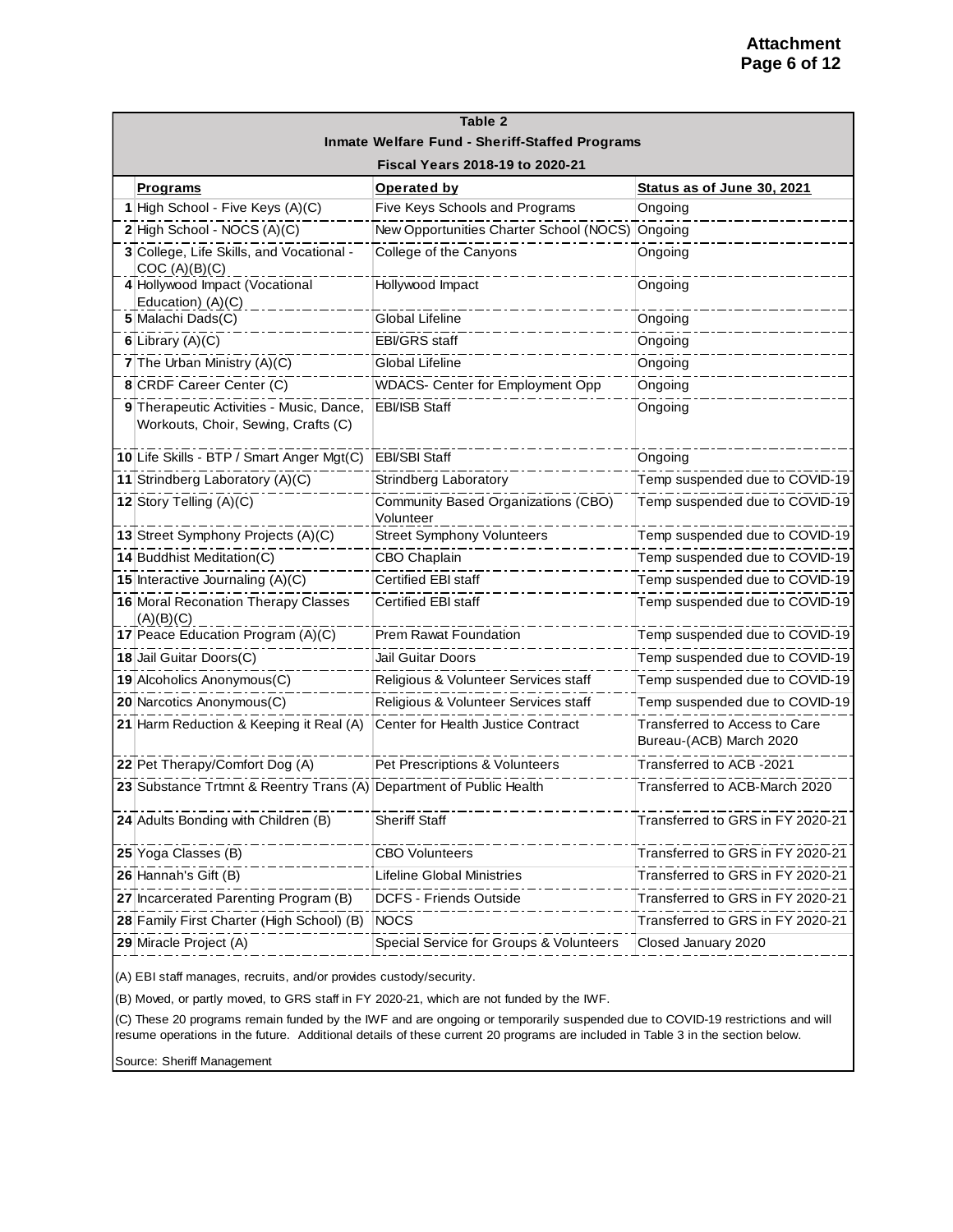As of June 2021, there are 10 ongoing IWF programs staffed and/or administered by Sheriff personnel. Of the original 29 Sheriff staffed/administered programs, eight have been transferred to non-IWF funded Sheriff units, ten are currently suspended due to COVID-19, and one has been closed. Four of the suspended programs resumed operation as of December 2021.

## **Ongoing Operations for the Benefit of the Inmates**

The Sheriff spent approximately \$1.7 million in FY 2018-19, \$1.5 million in FY 2019-20, and \$1 million in FY 2020-21 on ongoing operations for the benefit of the inmates. This includes a one-time purchase of ovens for the jails (i.e., \$263,000 in FY 2018-19), and daily needs, such as hygiene products (e.g., \$420,000 in FY 2020-21), newspapers (e.g., \$338,000 in FY 2020-21), etc.

# **Motion Directive 1.b - Analysis of Current Programs' Effectiveness**

The Sheriff currently manages a total of 22 programs funded by the IWF as of FY 2021-22 that are either ongoing or temporarily suspended due to COVID-19 restrictions that will be resumed in the future. Specifically, the Sheriff manages two programs where the contractor charges the IWF, as mentioned in Table 1 above, and 20 additional programs directly and indirectly supported by Sheriff staff, as mentioned in Table 2 above.

We conducted an analysis of the current 22 programs to determine if the programs are effective, including the stated purpose of each program, any short-term and long-term performance goals, how data is collected and utilized, and available information about the program development (i.e., if needs assessments are conducted by the Sheriff to determine what programs would be beneficial to add, and whether the potential/current programs are based on credible third-party evidence-based research concluding that the programs have potential benefits).

Sheriff management indicated that 21 of the 22 current programs were established and approved under previous management, and that while there are approved contracts with service providers, the Sheriff does not maintain documentation of the research conducted and/or needs assessment completed of the IWF programs. This includes missing information/documentation on the purpose and goals for each program, and whether needs assessments or evidence-based research, if any, was conducted before establishing/implementing the programs. We did note that the Sheriff and the contractors compile some general outcome data. For example, many of the contractors track class attendance and graduation rates, which assist them in measuring their internal goals. However, we noted that the data compiled does not specifically measure effectiveness of the programs or accomplishment of a goal established by the Sheriff in determining overall effectiveness of the program.

Due to the lack of program documentation and ability to evaluate the program effectiveness, we interviewed Sheriff management and staff, observed programs in the jail, obtained supporting documentation where available, and attended an IWC meeting to obtain information on the current IWF programs. We incorporated this information into Table 3 below.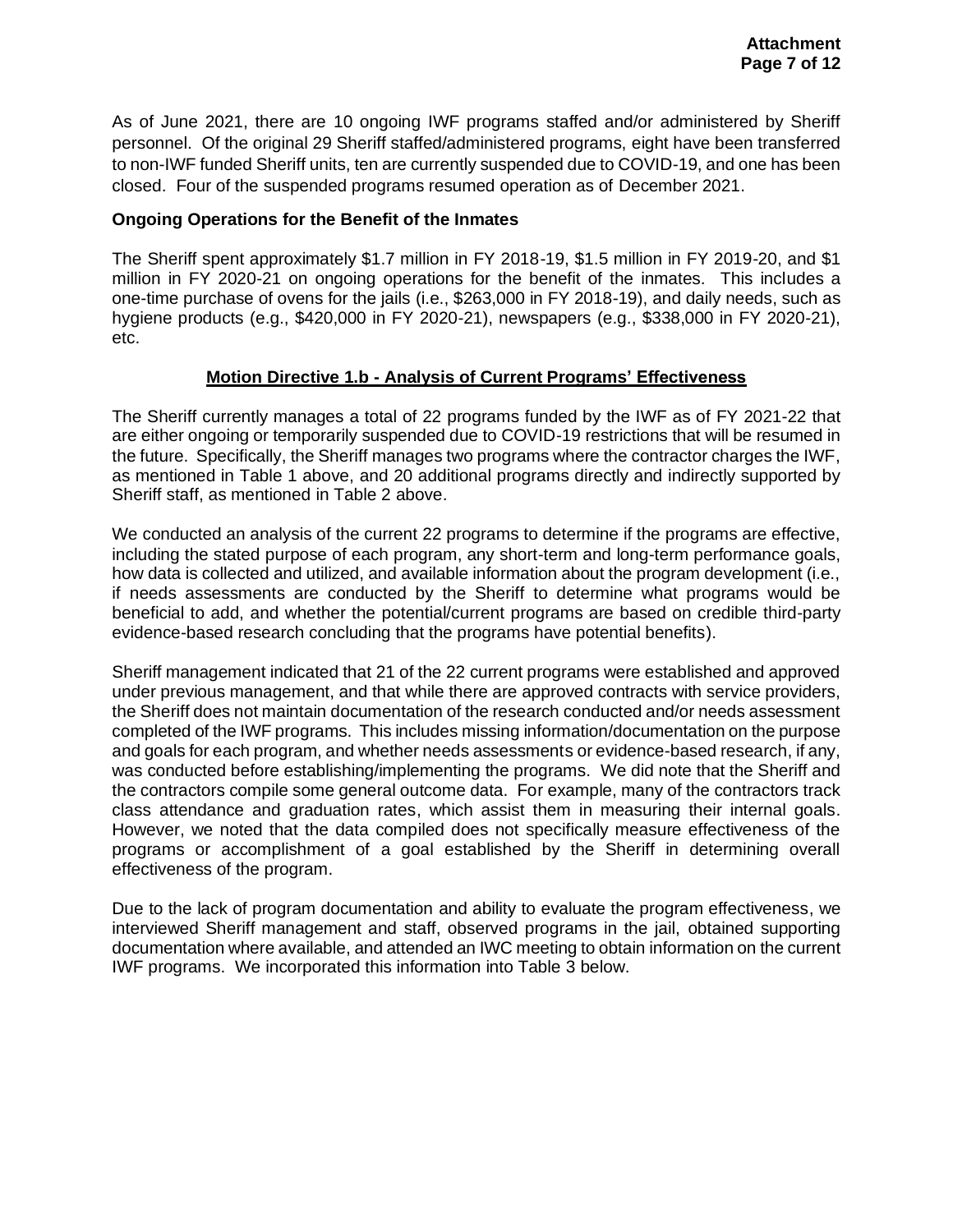|   | Table 3<br>Inmate Welfare Fund Program Measurements<br>Fiscal Year 2020-21 |                                                                                         |                                                                                                                                                            |                                                                                                                    |                                                                                                                                                           |                                                                                |                                                                                                                                                                                       |  |
|---|----------------------------------------------------------------------------|-----------------------------------------------------------------------------------------|------------------------------------------------------------------------------------------------------------------------------------------------------------|--------------------------------------------------------------------------------------------------------------------|-----------------------------------------------------------------------------------------------------------------------------------------------------------|--------------------------------------------------------------------------------|---------------------------------------------------------------------------------------------------------------------------------------------------------------------------------------|--|
| # | <b>PROGRAM</b>                                                             | <b>EVIDENCE-</b><br><b>BASED</b><br><b>SUPPORT (A)</b>                                  | <b>PURPOSE</b>                                                                                                                                             | SHORT-TERM GOAL   LONG-TERM GOAL                                                                                   |                                                                                                                                                           | <b>TYPE OF</b><br><b>MEASUREMENT</b><br>& DATA<br><b>COLLECTION</b>            | <b>MEASUREMENT</b><br>FY 2020-21                                                                                                                                                      |  |
|   | 1 Gender-<br>Responsive<br>(Rehab Health<br>Right 360 (B)                  | <b>National Institute</b><br>of Justice (NIJ) -<br><b>Gender Specific</b><br>Programing | Focused on female<br>offenders to address<br>issues related to<br>mental health.<br>parenting, domestic<br>violence, and LBTQI<br>populations              | Not provided                                                                                                       | Recidivism<br>• Family reunification<br>• Increase reentry<br>success                                                                                     | • Attendance<br>Class completion                                               | N/A - COVID-19                                                                                                                                                                        |  |
|   | 2 Moral Reconation<br>Therapy (MRT)<br>Training (B)                        | Substance Abuse<br>& Mental Health<br>Service<br>Administration<br>(SAMHSA)             | Certify staff on MRT                                                                                                                                       | • # Staff certified in<br>MRT<br>$\bm{\cdot}$ # Facilities<br>implementing MRT                                     | Continued training                                                                                                                                        | • # Staff certified                                                            | N/A - COVID-19                                                                                                                                                                        |  |
|   | 3 High School - Five<br>Keys Schools and<br>Programs                       | NIJ - Correction<br><b>Based Adult</b><br>Education                                     | High School Diploma                                                                                                                                        | Class attendance<br>• Completion of High<br>School classes                                                         | • Increase reentry<br>employment<br>• Reduce jail<br>misconduct<br>· Recidivism                                                                           | • # Registrations<br>• Course<br>completions<br>• # High School<br>graduates   | PDC:<br># Registered<br>students 425<br># Course<br>completions<br># Graduates 20                                                                                                     |  |
|   | 4 High School -New<br>Opportunities                                        | NIJ - Correction<br><b>Based Adult</b><br>Education                                     | High School Diploma<br>and life skills classes<br>(LEARN)                                                                                                  | Class attendance<br>Completion of High<br>School classes<br>• Completion of<br>LEARN/ life skills<br>curriculum    | • Increase reentry<br>employment<br>• Reduce jail<br>misconduct<br>• Recidivism                                                                           | • # Registrations<br>• # Course<br>completions<br>• # High School<br>graduates | <b>MCJ &amp; TTCF:</b><br># Registered<br>students 71<br># Course<br>completions 183<br># Graduates 41                                                                                |  |
|   | 5 College and Life<br>Skills (COC)                                         | NIJ - Correction<br><b>Based Adult</b><br>Education                                     | College credit courses<br>and non-credit life skills                                                                                                       | • Class attendance<br>• Completion of<br>college reading and<br>life skills                                        | • Increase reentry<br>employment<br>• Reduce jail<br>misconduct<br>• Recidivism                                                                           | • # Registrations<br>• # Course<br>completions                                 | PDC: # registered<br>students 3521<br># course<br>completions 510<br><b>CRDF:# Classes</b><br>offers:29<br># Different types of<br>classes: 14<br># Enrolled: 678<br># Completed: 438 |  |
|   | 6 Hollywood Impact<br>(Vocational<br>Education)                            | NIJ - Correction<br><b>Based Adult</b><br>Education                                     | Vocational education.<br>Uses the art of<br>television and<br>filmmaking                                                                                   | Filmmaking<br>• Related<br>employment skills                                                                       | • Increase reentry<br>employment<br>· Reduce jail<br>misconduct<br>· Recidivism                                                                           | # Course<br>completions.<br>Three (3)<br>semesters per<br>vear                 | South 25<br>Completions and<br>partial completions                                                                                                                                    |  |
|   | 7 Malachi Dads<br>(Global Lifeline)                                        | No research<br>conducted                                                                | Helping men, husbands<br>and fathers to find<br>healing in their<br>relationships with their<br>families, especially<br>their children.                    | • Attend weekly<br>meetings<br>• Completion of<br>individual/group work<br>• Write to their<br>child(ren) monthly. | • Develop community<br>and become<br>responsible fathers<br>• Promotes pro-<br>social and religious<br>messages with the<br>goal of changing<br>attitudes | • # Meetings<br>offered weekly<br>• # Locations<br>served                      | North 2 meetings<br>per week<br><b>South 3 meetings</b><br>per week<br><b>NCCF</b> 3 meetings<br>per week<br><b>TTCF</b> 3 meetings<br>per week                                       |  |
|   | 8 The Urban Ministry No research<br>(TUMI) - Global<br>Lifeline            | conducted                                                                               | To train pastors and<br>church leaders among<br>inmates who<br>demonstrate spiritual<br>leadership. A series of<br>high-level college<br>theology classes. | • Class attendance<br>• Completion of<br>classes leading to<br>completion of TUMI<br>curriculum                    | •Increase reentry<br>employment<br>•Reduce jail<br>misconduct<br>•Recidivism; fulfills<br>discipleship and<br>leadership<br>development.                  | # Course<br>completions                                                        | # Course<br>completions 30                                                                                                                                                            |  |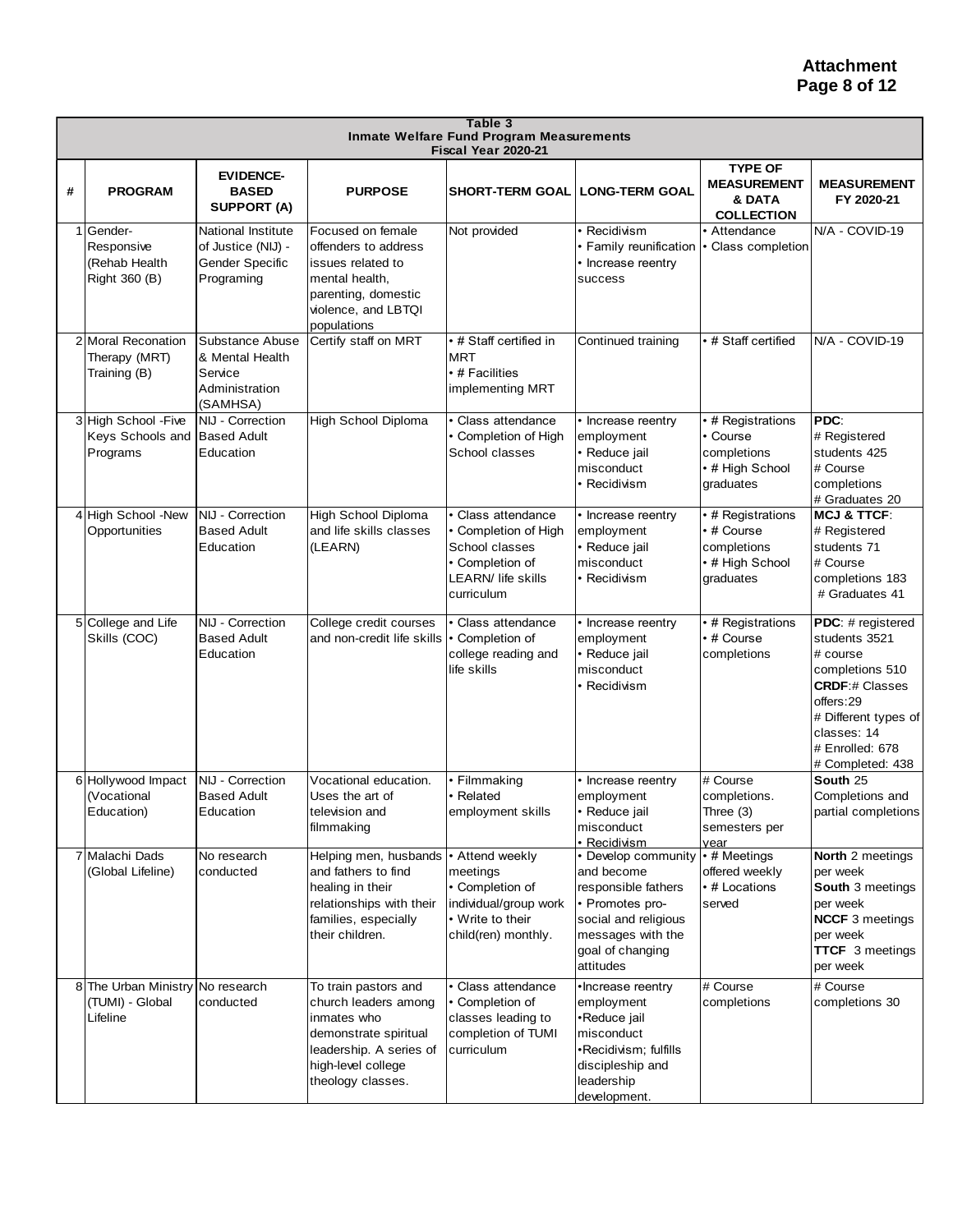| Table 3 (cont.)<br><b>Inmate Welfare Fund Program Measurements</b><br>Fiscal Year 2020-21 |                                                                                                     |                                                        |                                                                                                                                                                                           |                                                                                                          |                                                                                                                  |                                                                                                                                                                                                                                     |                                                                                                                                                                                                          |  |
|-------------------------------------------------------------------------------------------|-----------------------------------------------------------------------------------------------------|--------------------------------------------------------|-------------------------------------------------------------------------------------------------------------------------------------------------------------------------------------------|----------------------------------------------------------------------------------------------------------|------------------------------------------------------------------------------------------------------------------|-------------------------------------------------------------------------------------------------------------------------------------------------------------------------------------------------------------------------------------|----------------------------------------------------------------------------------------------------------------------------------------------------------------------------------------------------------|--|
| #                                                                                         | <b>PROGRAMS</b>                                                                                     | <b>EVIDENCE-</b><br><b>BASED</b><br><b>SUPPORT (A)</b> | <b>PURPOSE</b>                                                                                                                                                                            | <b>SHORT-TERM GOAL</b>                                                                                   | <b>LONG-TERM GOAL</b>                                                                                            | <b>TYPE OF</b><br><b>MEASUREMENT</b><br>& DATA<br><b>COLLECTION</b>                                                                                                                                                                 | <b>MEASUREMENT</b><br>FY 2020-21                                                                                                                                                                         |  |
|                                                                                           | 9 CRDF Career<br>Center                                                                             | <b>Needs Assesment</b><br>& Academic<br>Research       | Address workforce<br>development needs of<br>women (general career<br>readiness training,<br>industry-specific<br>trainining in<br>construction or<br>technology, and case<br>management) | Improve knowledge<br>· Improve attitude<br>• Increase job<br>readiness                                   | · Improve economic<br>stability<br>• Improve reentry<br>Reduce recidivism                                        | Registration /<br>Attendance forms<br>Social services<br>referred and used<br>• Certifications<br>awarded<br>• Review of use of<br>force and <b>IRTS</b><br>records<br>• Interviews of<br>students and<br>providers<br>· Recidivism | <b>CRDF: #103</b><br>enrolled<br>#103 case<br>managed<br># 51 graduated<br>#35 industry-<br>specific training<br># 21 placed in<br>transitional jobs<br>#9 in permanent<br>employment<br># 5 recidivated |  |
|                                                                                           | 10 Therapeutic<br>Activities - Music,<br>Dance, Workouts,<br>Choir, Sewing,<br>various crafts       | Academic<br>Research                                   | Individual expression,<br>learn new skills, and<br>time management                                                                                                                        | • Improve behavior &<br>mental focus<br>• Improve physical<br>health<br>• Improve social<br>interactions | · Improve economic<br>stability<br>• Improve reentry<br>Reduce recidivism                                        | Records view of<br>attendance rosters conducted: 79<br>• Interviews with<br>students and<br>providers                                                                                                                               | <b>CRDF:</b> # classes<br># students<br>participated 890                                                                                                                                                 |  |
|                                                                                           | 11 Life Skills Classes<br><b>Break Through</b><br>Parenting and<br><b>SMART Anger</b><br>Management | Academic<br>Research; NIJ and<br><b>DOJ</b>            | Life skills classes to<br>improve knowledge,<br>attitude, and behavior                                                                                                                    | • Increase awareness<br>and knowledge<br>• Improve behavior,<br>reasoning and social<br>interactions     | Reduce jail violence # classes<br>Reduce use of<br>force<br>• Improve entry<br>success<br>Reduce recidivism      | # student<br>participation                                                                                                                                                                                                          | <b>CRDF: # classes</b><br>conducted 45<br># students<br>participated 516                                                                                                                                 |  |
|                                                                                           | 12 Library (book<br>donations)                                                                      | No research<br>conducted                               | Libraries serve both<br>justice involved persons<br>and the public<br>by helping to educate<br>inmates, reduce<br>recidivism, and improve<br>family bonds through<br>reading.             | Access to books                                                                                          | Access to books                                                                                                  | $N/A - Book$<br>donations                                                                                                                                                                                                           | N/A - No<br>measurable data<br>for books                                                                                                                                                                 |  |
|                                                                                           | 13 Street Symphony<br>Projects (B)                                                                  | No research<br>conducted                               | Live musical events to<br>engage musicians and<br>inmates through live<br>performance and<br>dialogue. Educates and<br>exposes attendees to a<br>variety of music genres.                 | Opportunity for<br>inmates to connect<br>with society through<br>art/music.                              | Opportunity for<br>inmates to connect<br>with society through<br>art/music.                                      | No data provided                                                                                                                                                                                                                    | N/A - COVID-19                                                                                                                                                                                           |  |
|                                                                                           | 14 Buddhist<br>Meditation (B)                                                                       | No research<br>conducted                               | Meditation                                                                                                                                                                                | Lower a person's level<br>of reactivity and<br>impulsivity and<br>provision of a calming<br>effect       | To create inner<br>change and peace<br>within themselves &<br>the world around<br>them                           | Year-round<br>program -<br>attendance per<br>session                                                                                                                                                                                | N/A - COVID-19                                                                                                                                                                                           |  |
|                                                                                           | 15 Strindberg<br>Laboratory (B)                                                                     | No research<br>conducted                               | To create self-<br>awareness through<br>literary and performing<br>opportunities                                                                                                          | • Attend weekly<br>meetings<br>• Completion of<br>curriculum                                             | Sense of purpose<br>⋅ Raised<br>consciousness<br><b>Belief in realizing</b><br>positive change in<br>their lives | Attendance per<br>session Year-<br>round                                                                                                                                                                                            | N/A - COVID-19                                                                                                                                                                                           |  |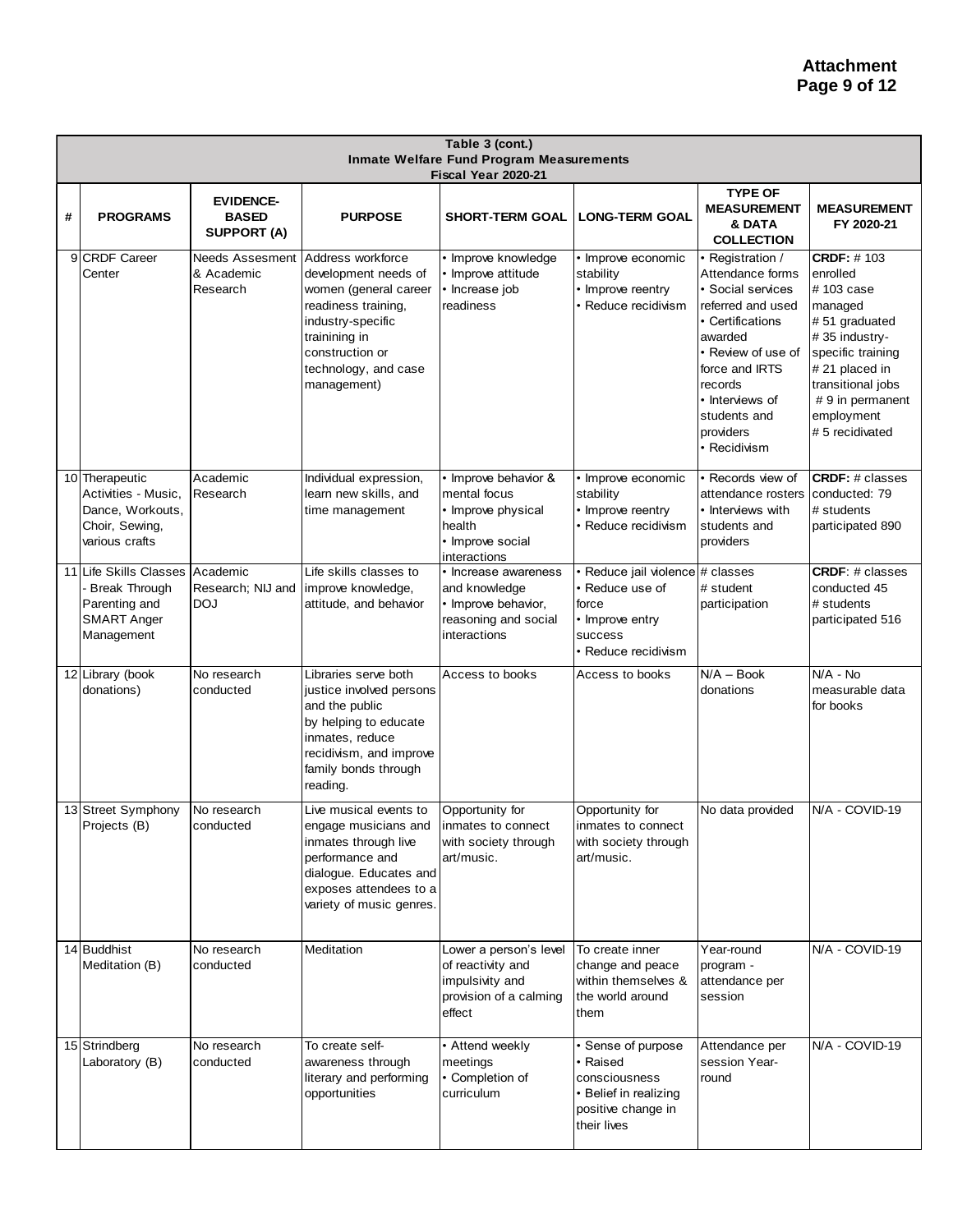|   | Table 3 (cont.)<br>Inmate Welfare Fund Program Measurements<br>Fiscal Year 2020-21 |                                                        |                                                                                                                                                                                                                                      |                                                                                                        |                                                                                                                                                                             |                                                                                      |                                                                |  |  |
|---|------------------------------------------------------------------------------------|--------------------------------------------------------|--------------------------------------------------------------------------------------------------------------------------------------------------------------------------------------------------------------------------------------|--------------------------------------------------------------------------------------------------------|-----------------------------------------------------------------------------------------------------------------------------------------------------------------------------|--------------------------------------------------------------------------------------|----------------------------------------------------------------|--|--|
| # | <b>PROGRAMS</b>                                                                    | <b>EVIDENCE-</b><br><b>BASED</b><br><b>SUPPORT (A)</b> | <b>PURPOSE</b>                                                                                                                                                                                                                       | <b>SHORT-TERM GOAL</b>                                                                                 | <b>LONG-TERM GOAL</b>                                                                                                                                                       | <b>TYPE OF</b><br><b>MEASUREMENT</b><br>& DATA<br><b>COLLECTION</b>                  | <b>MEASUREMENT</b><br>FY 2020-21                               |  |  |
|   | 16 Interactive<br>Journaling (The<br>Change<br>Companies) (B)                      | <b>SAMHSA</b>                                          | Journaling helps<br>participants identify<br>how they learned to<br>play the con game, the<br>myths that support it<br>and ways to confront<br>the con within and<br>move toward self-<br>responsibility and<br>positive life change | Participants will<br>implement appropriate<br>decision-making skills                                   | Recidivism reduction                                                                                                                                                        | # Participants in<br>specialized<br>program                                          | N/A - COVID-19                                                 |  |  |
|   | 17 MRT Classes (B)                                                                 | <b>SAMHSA</b>                                          | <b>MRT</b> fosters moral<br>development in<br>treatment-resistant<br>individuals to assist<br>how people make<br>decisions about what<br>they should or should<br>not do in a given<br>situation.                                    | Decrease recidivism<br>Increase personality<br>functioning                                             | • Decrease<br>recidivism<br>• Increase<br>personality<br>functioning                                                                                                        | # Inmates<br>participating in<br>year-round<br>program                               | N/A - COVID-19                                                 |  |  |
|   | 18 Peace Education<br>Program - Prem<br><b>Rawat Foundation</b>                    | <b>Prem Rawat</b><br>Foundation                        | To discover their own<br>inner resources—innate facilitated reflection<br>tools for living such as<br>inner strength, choice,<br>and hope-and the<br>possibility of personal<br>peace.                                               | Participation in<br>time, participant<br>discussions, workbook<br>activities, and reading<br>materials | • To focus and reflect Year-round<br>on their own<br>humanity, and their<br>inner resources<br>• The program<br>empowers individuals<br>to reach their own<br>understanding | program -<br>attendance per<br>session                                               | N/A - COVID-19<br>This program<br>resumed in<br>December 2021. |  |  |
|   | 19 Jail Guitar Doors<br>(B)                                                        | No research<br>conducted                               | Provides musical<br>instruments and<br>opportunities to help<br>rehabilitate inmates                                                                                                                                                 | Class attendance<br>• Completion of<br>curriculum                                                      | Opportunity for<br>inmates to connect<br>with society through<br>art/music.                                                                                                 | Number of<br>participants in<br>program (8-week<br>program meets 1<br>time per week) | N/A - COVID-19                                                 |  |  |
|   | 20 Story Telling                                                                   | No research<br>conducted                               | To write and share their   • Attend weekly<br>personal stories in an<br>empowering/impactful<br>way                                                                                                                                  | meetings<br>• Completion of<br>story/curriculum                                                        | • Prepares for<br>success upon<br>release<br>• Improves safety<br>and environment of<br>the facility                                                                        | Year-round<br>program -<br>attendance per<br>session                                 | N/A - COVID-19<br>This program<br>resumed in<br>December 2021. |  |  |
|   | 21 Alcoholics<br>Anonymous                                                         | No research<br>conducted                               | 12 step AA intervention Stay sober and help<br>for abstinence from<br>alcohol over the long<br>term compared to other<br>treatments for<br>alcoholism                                                                                | other alcoholics to<br>achieve sobriety                                                                | Child/family well-<br>being                                                                                                                                                 | N/A - submission<br>of panel<br>information by area This program<br>coordinator      | N/A - COVID-19<br>resumed in<br>December 2021.                 |  |  |
|   | 22 Narcotics<br>Anonymous                                                          | No research<br>conducted                               | To maintain sobriety                                                                                                                                                                                                                 | Stay sober and help<br>other substance users<br>to achieve sobriety                                    | Child/family well-<br>being                                                                                                                                                 | N/A - submission<br>of panel<br>information by area This program<br>coordinator      | N/A - COVID-19<br>resumed in<br>December 2021.                 |  |  |

(A) Evidence-Based Support is any credible third-party evidence-based research concluding that the programs have potential benefits. This column sites the source per Sheriff management.

(B) These eight programs are currently temporarily suspended due to COVID-19 restrictions. The Sheriff plans to resume operation of these programs in the future.

Source: Sheriff Management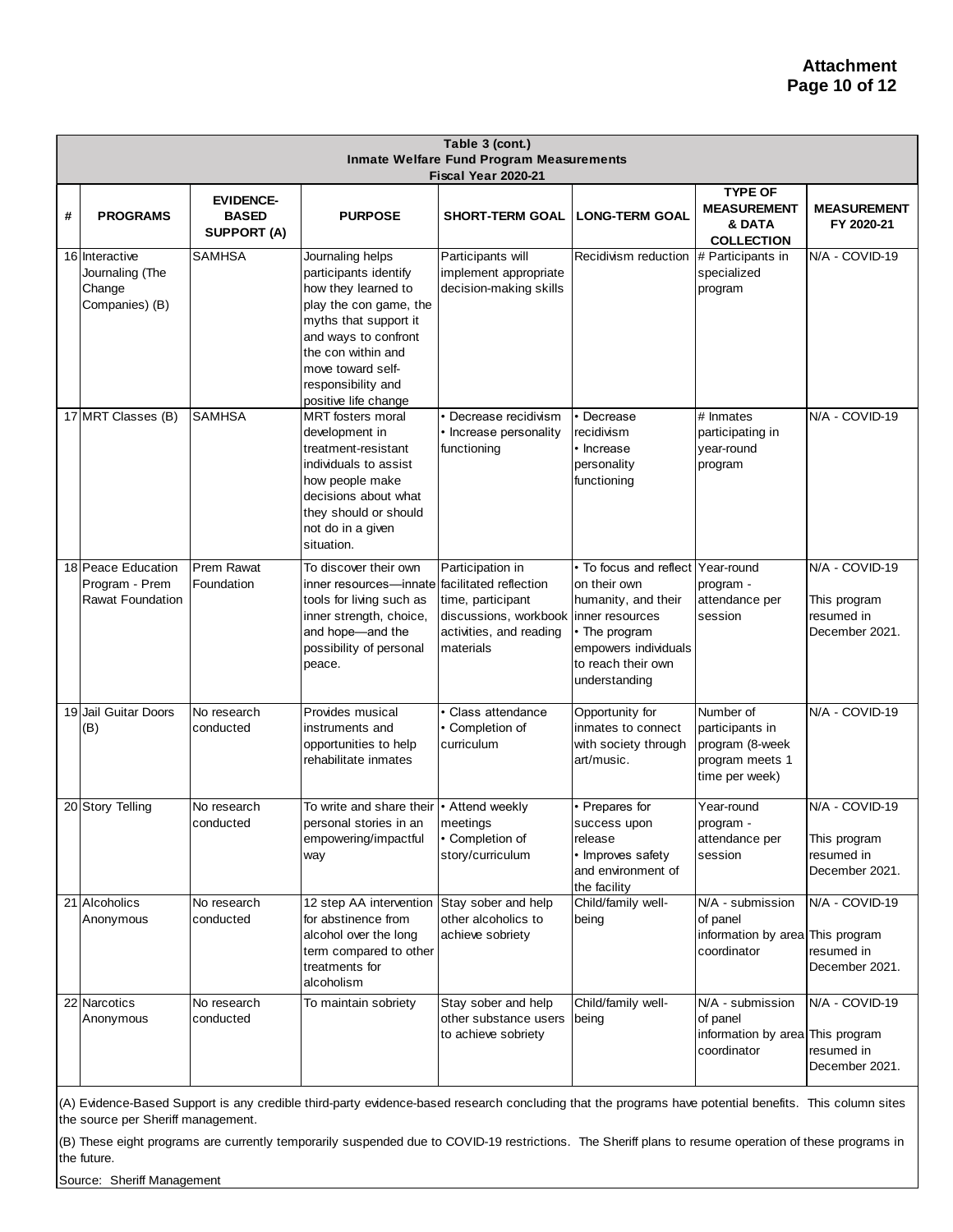As indicated, the Sheriff has limited outcome data for nine of the 22 programs. We previously recommended that the Department develop Key Performance Indicators (KPI) to formally establish specific metrics that would determine if the programs were effective and meet their goals in our Sheriff's Department – Inmate Welfare Fund Process Review issued April 4, 2021 and re-confirmed in our Sheriff's Department – Inmate Welfare Fund Financial and Compliance Review issued on October 6, 2021. As noted in our previous reports and again noted in this review, the Sheriff is not able to determine when they can fully implement KPIs due to staffing shortages and other high priority assignments. We plan to follow-up on our prior reviews in FY 2022-23.

# **Motion Directive 1.c – Evaluation of Program/Project Establishment/Approval Processes**

# Identifying, Proposing, and Approving New Programs

Based on our discussions with Sheriff management on their current process and reviews of documentation, such as program request memos and approval workflow, new IWF programs are introduced through two methods, which appear to be reasonable and appropriate. Specifically:

• Sheriff's management conducts a needs assessment and identifies areas that can be implemented. Sheriff management will then research available community-based providers that will not charge IWF funds and invite them to submit a proposal for review. Per the Sheriff's policy "Vetting and Adoption of New Education Based Incarceration Programs", the Sheriff's Contract Unit receives the proposals and provides them to EBI's Educational Development Administrator (EDA). The EDA reviews to determine if the proposed program is in-line with best practices in the specific discipline, the need for the program, and whether the facility has adequate staffing, space, equipment, and population for the program. The EBI Lieutenants and ISB Captain make the final determination if the program is adopted.

Since these programs are at no cost from the contractor and only use existing Sheriff staffing levels funded by IWF, they do not require IWC approval. We noted that the Sheriff does not have a written policy on how often this needs assessment will be conducted. However, the Sheriff is in progress of developing various written policies as we recommended in our Sheriff's Department – Inmate Welfare Fund Process Review issued on April 22, 2021 and followed-up on in our Sheriff's Department – Financial and Compliance Review issued on October 6, 2021. The Sheriff plans to add this policy as part of their implementation efforts.

• A program contractor will contact the Sheriff with their own program ideas and submit a proposal for Sheriff's review. The Sheriff will only accept proposals from contractors who will not charge IWF funds and are funded by other sources (e.g., not-for-profits, State funded). The submitted proposal will go through the same review process as above.

# Identifying and Approving New Projects, Sheriff Staffing Increases, and Other Expenditures

When the Sheriff would like to implement a new project, increase Sheriff staffing funded by the IWF, or spend IWF funds on other benefit-related items (e.g., newspapers, various supplies for inmates), the respective Sheriff bureaus and units (e.g., Data Systems Bureau for technologyrelated purchases) have their own internal processes to identify and propose a purchase. The